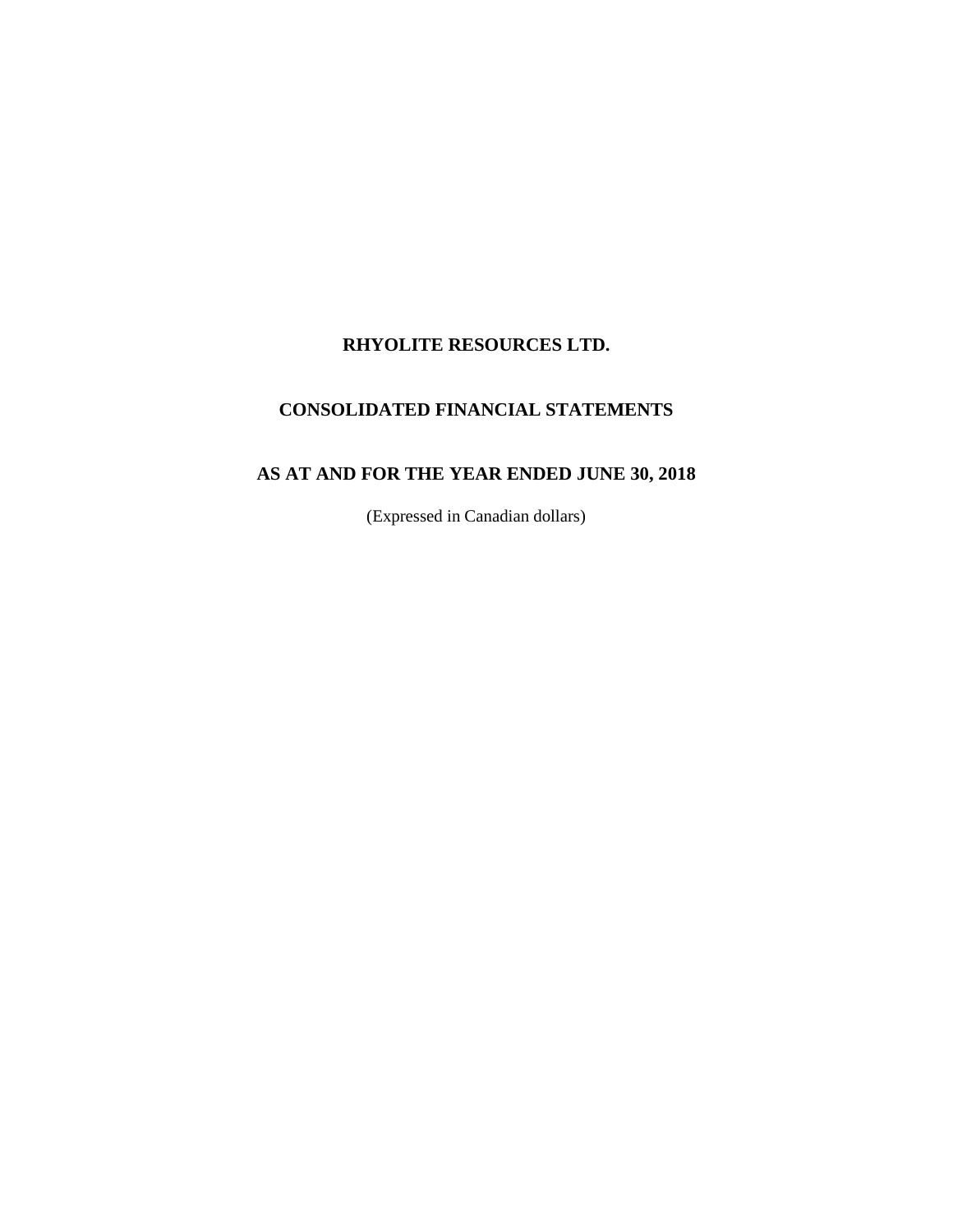# $D_{\text{AVIDSON}} \ \& \ \text{COMPANY LLP} \xrightarrow{\hspace{0.5cm}}$ Chartered Professional Accountants —

# **INDEPENDENT AUDITORS' REPORT**

To the Shareholders of Rhyolite Resources Ltd.

We have audited the accompanying consolidated financial statements of Rhyolite Resources Ltd., which comprise the consolidated statements of financial position as at June 30, 2018 and 2017 and the consolidated statements of comprehensive loss, changes in shareholders' equity, and cash flows for the years then ended, and a summary of significant accounting policies and other explanatory information.

#### *Management's Responsibility for the Consolidated Financial Statements*

Management is responsible for the preparation and fair presentation of these consolidated financial statements in accordance with International Financial Reporting Standards, and for such internal control as management determines is necessary to enable the preparation of consolidated financial statements that are free from material misstatement, whether due to fraud or error.

#### *Auditors' Responsibility*

Our responsibility is to express an opinion on these consolidated financial statements based on our audits. We conducted our audits in accordance with Canadian generally accepted auditing standards. Those standards require that we comply with ethical requirements and plan and perform the audit to obtain reasonable assurance about whether the consolidated financial statements are free from material misstatement.

An audit involves performing procedures to obtain audit evidence about the amounts and disclosures in the consolidated financial statements. The procedures selected depend on the auditors' judgment, including the assessment of the risks of material misstatement of the consolidated financial statements, whether due to fraud or error. In making those risk assessments, the auditor considers internal control relevant to the entity's preparation and fair presentation of the consolidated financial statements in order to design audit procedures that are appropriate in the circumstances, but not for the purpose of expressing an opinion on the effectiveness of the entity's internal control. An audit also includes evaluating the appropriateness of accounting policies used and the reasonableness of accounting estimates made by management, as well as evaluating the overall presentation of the consolidated financial statements.

We believe that the audit evidence we have obtained in our audits is sufficient and appropriate to provide a basis for our audit opinion.

#### *Opinion*

In our opinion, these consolidated financial statements present fairly, in all material respects, the financial position of Rhyolite Resources Ltd. as at June 30, 2018 and 2017 and its financial performance and its cash flows for the years then ended in accordance with International Financial Reporting Standards.

# **"DAVIDSON & COMPANY LLP"**

September 18, 2018



Vancouver, Canada Chartered Professional Accountants

1200 - 609 Granville Street, P.O. Box 10372, Pacific Centre, Vancouver, B.C., Canada V7Y 1G6 Telephone (604) 687-0947 Davidson-co.com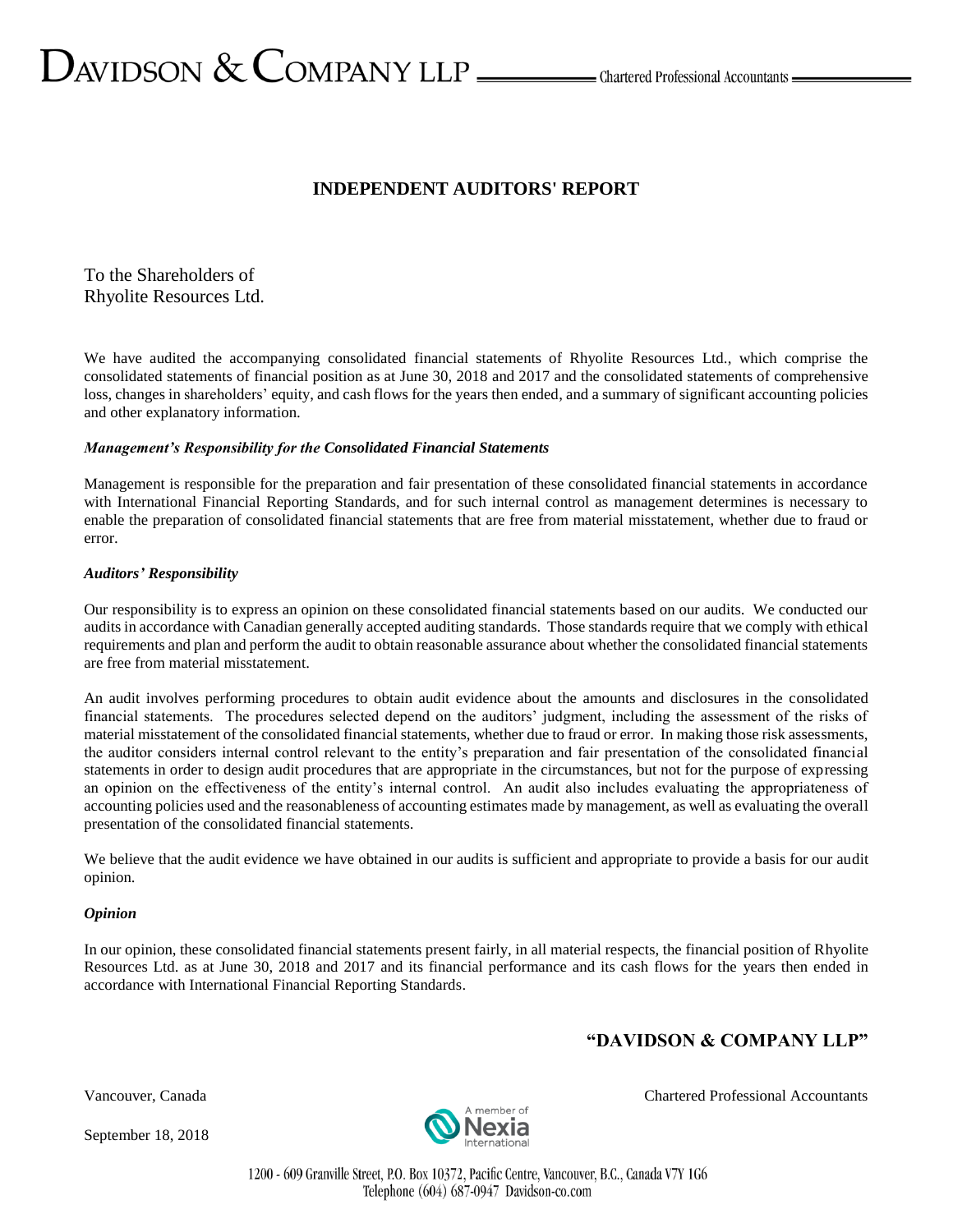# CONSOLIDATED STATEMENTS OF FINANCIAL POSITION

(Expressed in Canadian dollars)

|                                                          | <b>June 30,</b> | June 30,     |
|----------------------------------------------------------|-----------------|--------------|
|                                                          | 2018            | 2017         |
|                                                          |                 |              |
| <b>Assets</b>                                            |                 |              |
| <b>Current assets</b>                                    |                 |              |
| Cash                                                     | \$1,451,233     | \$1,546,217  |
| Amounts receivable (Note 5)                              | 748             | 1,178        |
| <b>Total current assets</b>                              | 1,451,981       | 1,547,395    |
| <b>Mineral properties</b> (Note 4)                       | 44,615          | 44,615       |
| <b>Total Assets</b>                                      | \$1,496,596     | \$1,592,010  |
|                                                          |                 |              |
| Liabilities and shareholders' equity                     |                 |              |
| <b>Current liabilities</b>                               |                 |              |
| Accounts payable and accrued liabilities (Notes 6 and 8) | \$<br>16,488    | 16,704<br>\$ |
| <b>Total liabilities</b>                                 | 16,488          | 16,704       |
| <b>Shareholders' equity</b>                              |                 |              |
| Share capital (Notes 7 and 8)                            | 4,850,804       | 4,865,497    |
| Equity reserves (Note 7)                                 | 245,446         | 249,781      |
| Deficit                                                  | (3,616,142)     | (3,539,972)  |
| Total shareholders' equity                               | 1,480,108       | 1,575,306    |
| Total liabilities and shareholders' equity               | \$1,496,596     | \$1,592,010  |
| <b>Basis of presentation</b> (Note 2)                    |                 |              |
|                                                          |                 |              |
| On behalf of the Board of Directors:                     |                 |              |
|                                                          |                 |              |
|                                                          |                 |              |

*Signed: "Michael Basha"* Director *Signed: "Richard Graham"* Director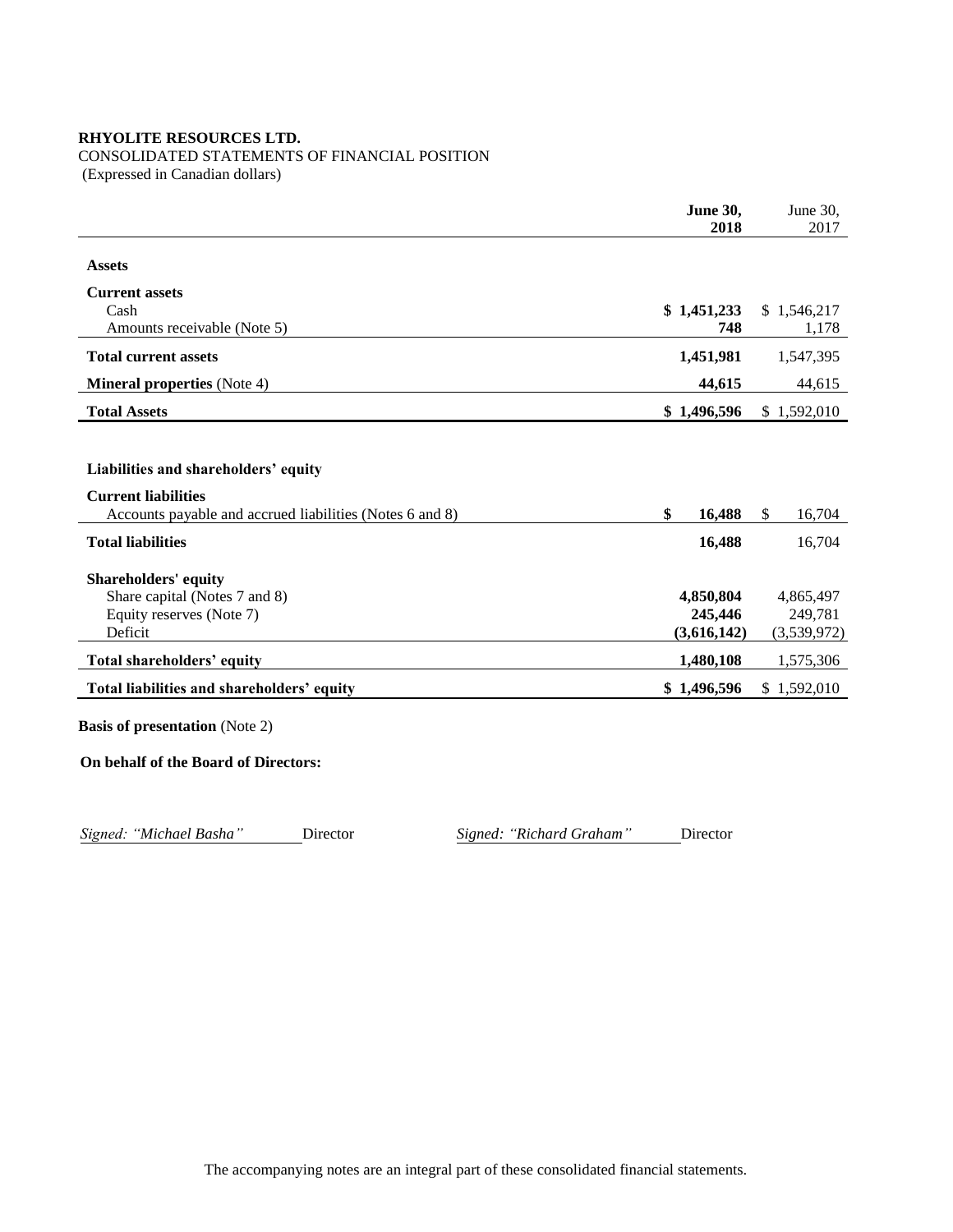CONSOLIDATED STATEMENTS OF CHANGES IN SHAREHOLDERS' EQUITY (Expressed in Canadian dollars)

|                                                       |                            | <b>Share Capital</b> |                                  |                   |               |
|-------------------------------------------------------|----------------------------|----------------------|----------------------------------|-------------------|---------------|
|                                                       | Number of<br><b>Shares</b> | Amount               | <b>Equity</b><br><b>Reserves</b> | <b>Deficit</b>    | <b>Total</b>  |
| Balance, June 30, 2016<br>Private placement of common | 27,491,450                 | \$3,584,781          | \$<br>122.284                    | $$$ $(3,415,513)$ | \$<br>291,552 |
| shares                                                | 16,000,000                 | 1,600,000            |                                  |                   | 1,600,000     |
| Share issuance costs                                  |                            | (319, 284)           | 127.497                          |                   | (191, 787)    |
| Loss for the year                                     |                            |                      |                                  | (124, 459)        | (124, 459)    |
| Balance, June 30, 2017                                | 43,491,450                 | 4,865,497            | 249.781                          | (3,539,972)       | 1,575,306     |
| Exercise of warrants                                  | 46,250                     | 11,273               | (4, 335)                         |                   | 6,938         |
| Share issuance costs                                  |                            | (25,966)             |                                  |                   | (25,966)      |
| Loss for the year                                     |                            |                      |                                  | (76,170)          | (76,170)      |
| <b>Balance, June 30, 2018</b>                         | 43,537,700                 | \$4,850,804          | \$<br>245,446                    | \$ (3,616,142)    | \$1,480,108   |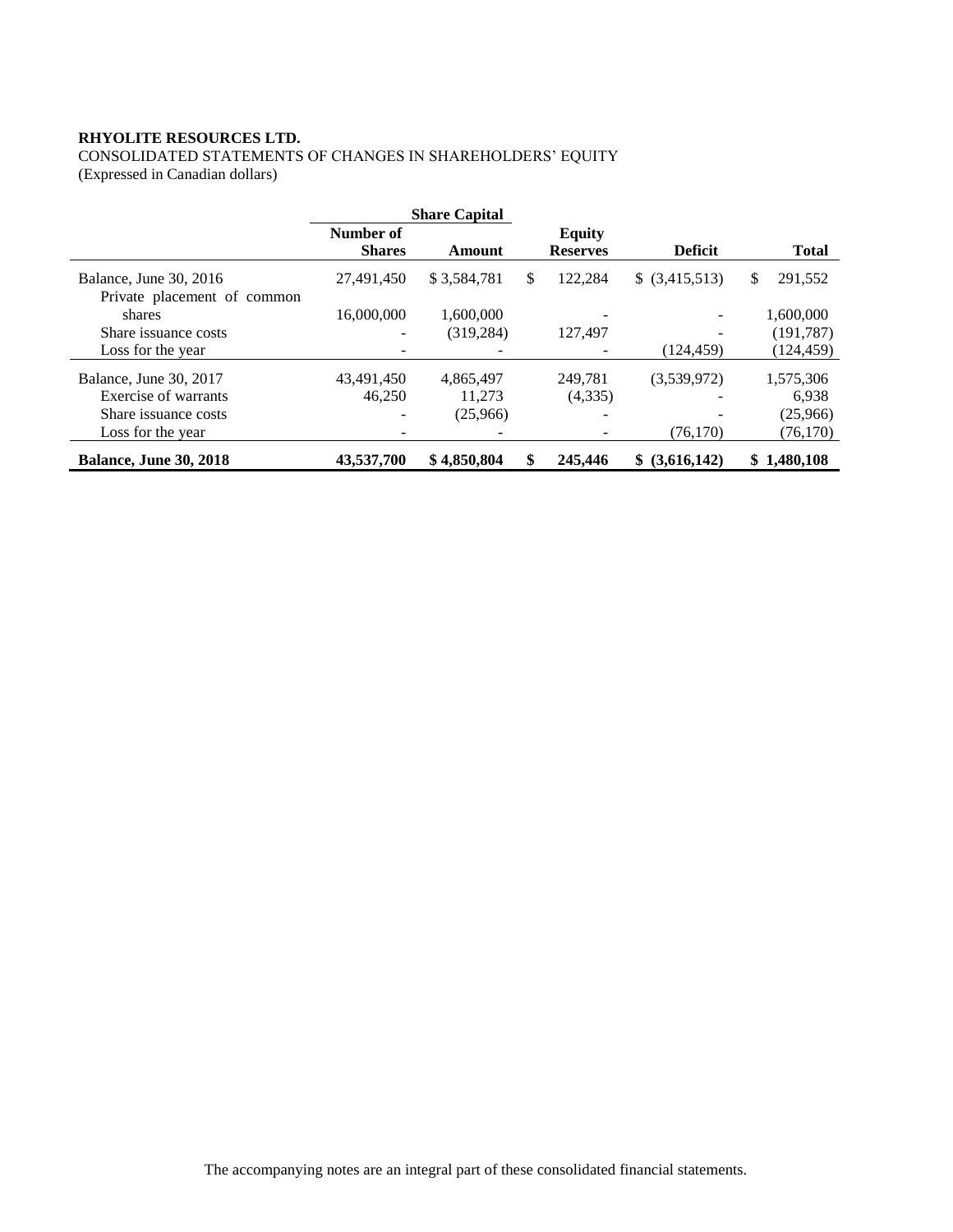# CONSOLIDATED STATEMENTS OF COMPREHENSIVE LOSS

(Expressed in Canadian dollars)

|                                                     | <b>Year Ended</b> |                         |               | Year Ended          |  |
|-----------------------------------------------------|-------------------|-------------------------|---------------|---------------------|--|
|                                                     |                   | <b>June 30,</b><br>2018 |               | June $30$ ,<br>2017 |  |
|                                                     |                   |                         |               |                     |  |
| <b>Exploration and evaluation expenses (Note 4)</b> | \$                | 11,464                  | \$            | 39,621              |  |
| General and administrative expenses                 |                   |                         |               |                     |  |
| Office administration and facilities (Note 8)       |                   | 48,000                  |               | 48,000              |  |
| Transfer agent, listing and filing fees             |                   | 15,286                  |               | 14,344              |  |
| Accounting and legal services                       |                   | 14,169                  |               | 16,633              |  |
| Shareholder information                             |                   | 1,426                   |               | 2,492               |  |
| Office supplies and services                        |                   | 1,326                   |               | 1,756               |  |
| Foreign exchange loss                               |                   | 352                     |               | 350                 |  |
| Interest income                                     |                   | (15, 853)               |               | (2,937)             |  |
| Consulting (Note 8)                                 |                   |                         |               | 4,200               |  |
| Total general and administrative expenses           |                   | 64,706                  |               | 84,838              |  |
| Loss and comprehensive loss for the year            | \$                | (76,170)                | <sup>S</sup>  | (124, 459)          |  |
| Basic and diluted loss per common share (Note 7)    | \$                | (0.00)                  | <sup>\$</sup> | (0.00)              |  |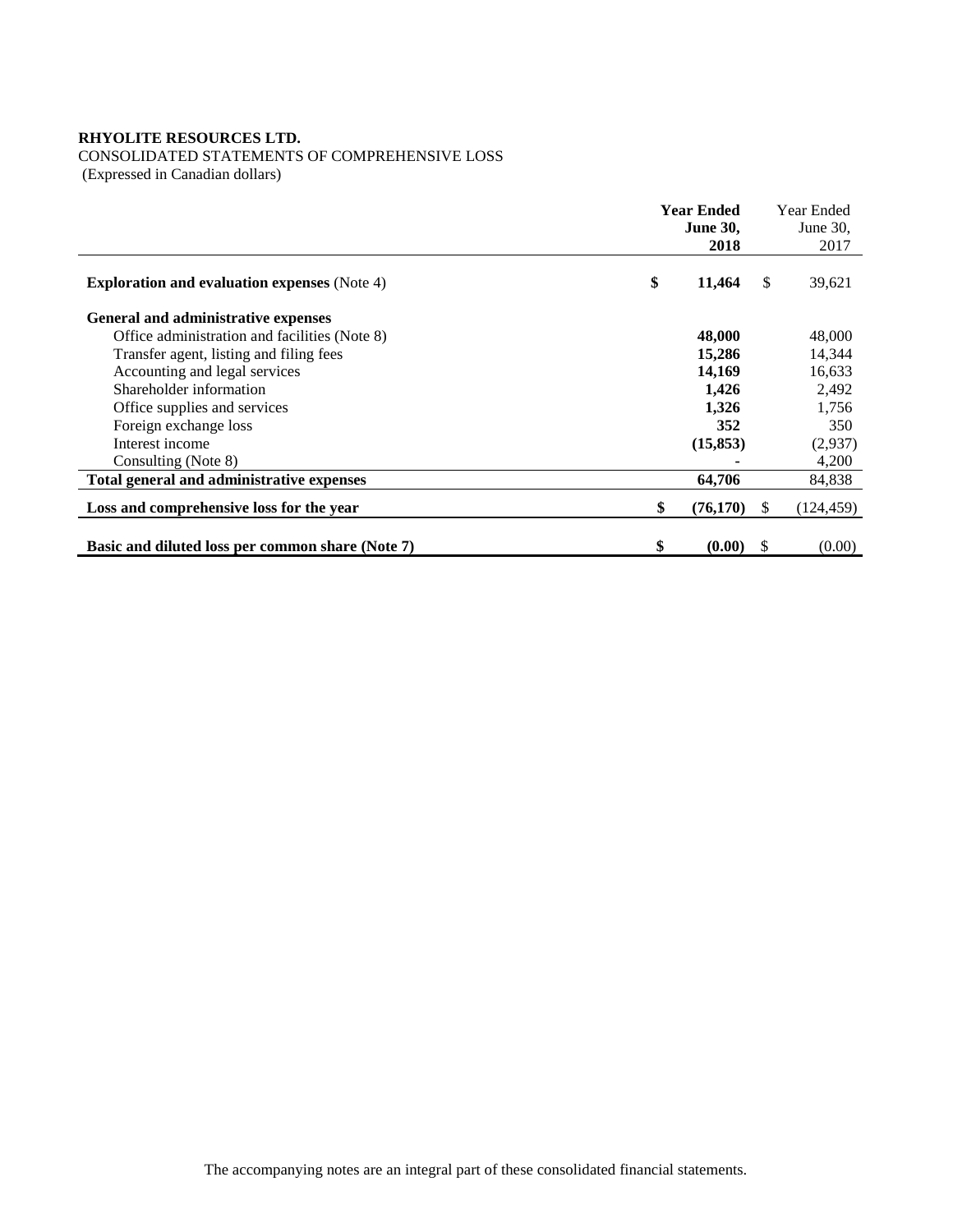## CONSOLIDATED STATEMENTS OF CASH FLOWS

(Expressed in Canadian dollars)

|                                                                                                                 | <b>Year Ended</b><br><b>June 30,</b><br>2018 | Year Ended<br>June 30,<br>2017 |
|-----------------------------------------------------------------------------------------------------------------|----------------------------------------------|--------------------------------|
| <b>Cash flows from operating activities</b>                                                                     |                                              |                                |
| Loss for the year                                                                                               | \$<br>(76,170)                               | \$.<br>(124, 459)              |
| Non-operating item:<br>Interest income                                                                          | (15, 853)                                    | (2,937)                        |
| Changes in non-cash working capital balances:<br>Amounts receivable<br>Accounts payable and accrued liabilities | 430<br>(216)                                 | (509)<br>185                   |
| Net cash used in operating activities                                                                           | (91, 809)                                    | (127, 720)                     |
| <b>Cash flows from investing activities</b>                                                                     |                                              |                                |
| Interest income                                                                                                 | 15,853                                       | 2,937                          |
| Net cash provided by investing activities                                                                       | 15,853                                       | 2,937                          |
| <b>Cash flows from financing activities</b>                                                                     |                                              |                                |
| Proceeds from private placement, net of cash issuance costs                                                     | (25,966)                                     | 1,408,213                      |
| Proceeds from exercise of warrants                                                                              | 6,938                                        |                                |
| Net cash (used in) provided by financing activities                                                             | (19, 028)                                    | 1,408,213                      |
| Change in cash for the year                                                                                     | (94, 984)                                    | 1,283,430                      |
| Cash, beginning of year                                                                                         | 1,546,217                                    | 262,787                        |
| Cash, end of year                                                                                               | \$<br>1,451,233                              | 1,546,217<br>\$.               |

Non-cash financing activities for the year ended June 30, 2018 included a \$4,335 reclassification of the fair value of warrants exercised in the period.

Non-cash financing activities for the year ended June 30, 2017 included compensatory Agent's warrants with an aggregate value of \$127,497 that were issued in connection with a private placement.

There were no other non-cash investing or financing activities during the years ended June 30, 2018 and 2017.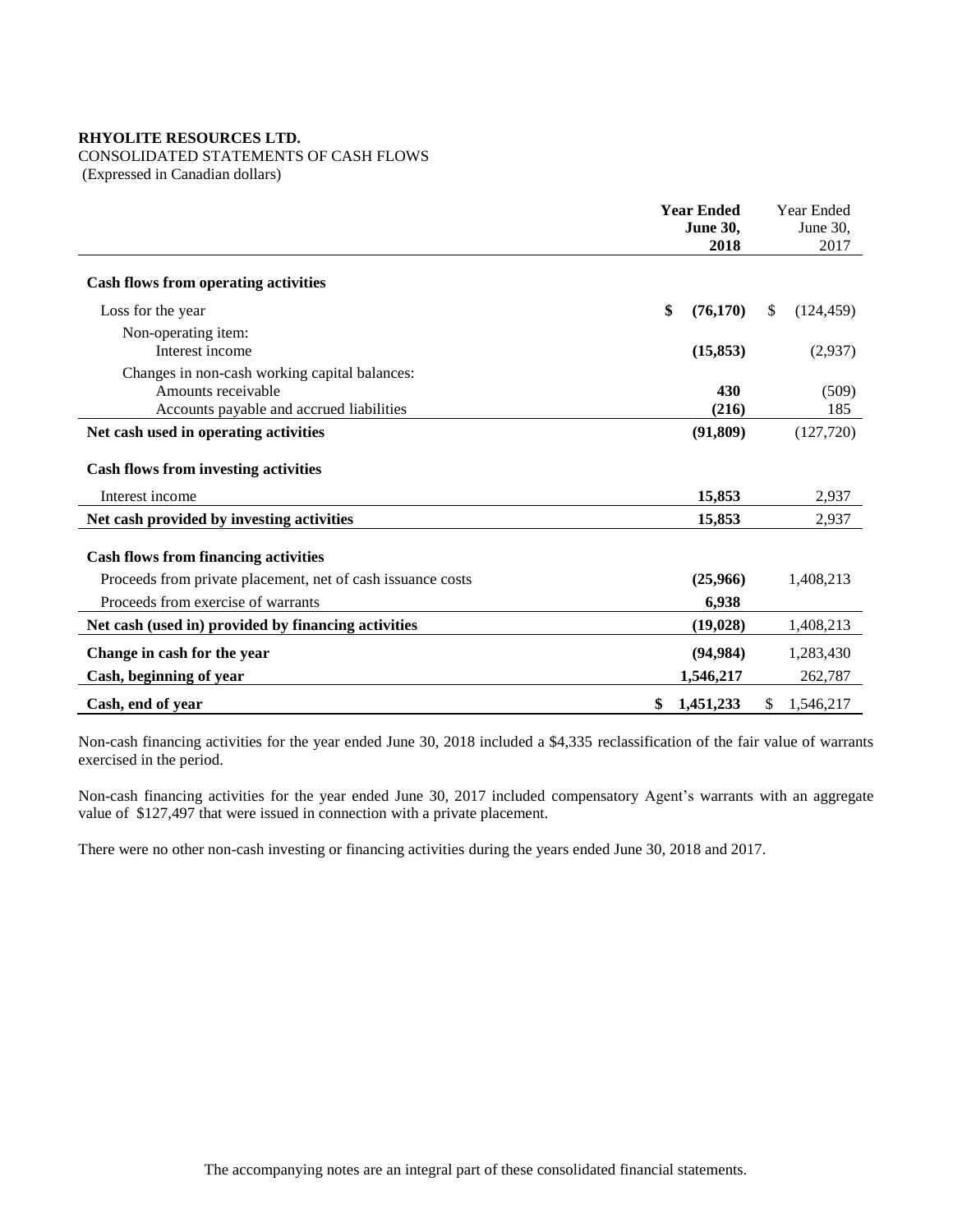#### **1. NATURE OF OPERATIONS**

Rhyolite Resources Ltd. (the "Company") was incorporated under the *Business Corporations Act* (Alberta) on April 6, 2006. Its principal business activities include the acquisition and exploration of mineral properties. The Company's registered office address is Suite 1900,  $520 - 3<sup>rd</sup>$  Avenue SW, Calgary, AB, and its principal place of business is Suite 1703, 595 Burrard Street, Vancouver, BC.

These consolidated financial statements were authorized by the Board of Directors on September 18, 2018.

#### **2. BASIS OF PRESENTATION**

#### **a) Statement of Compliance**

These consolidated financial statements, including comparative periods, have been prepared in accordance with International Financial Reporting Standards ("IFRS"), as issued by the International Accounting Standards Board ("IASB"), and Interpretations of the International Financial Reporting Interpretations Committee ("IFRIC").

#### **b) Basis of Measurement**

These financial statements have been prepared on a historical cost basis except for financial instruments classified as fair value through profit or loss, which are stated at their fair value. In addition, these financial statements have been prepared using the accrual basis of accounting except for cash flow information.

These financial statements are presented in Canadian dollars, which is also the functional currency of the Company and its subsidiaries.

#### **c) Continuance of operations**

These consolidated financial statements have been prepared in accordance with IFRS on the assumption that the Company will realize its assets and discharge its liabilities in the normal course of business rather than through a process of forced liquidation. As such, these consolidated financial statements do not include adjustments to amounts and classifications of assets and liabilities that might be necessary should the Company be unable to continue operations. While management believes that the Company has sufficient working capital to meet its projected financial obligations in the short-term, which includes the next fiscal year, its ability to operate as a going concern in the longer-term requires it enter into profitable operations or to raise additional financing.

#### **3. SIGNIFICANT ACCOUNTING POLICIES**

#### **a) Basis of consolidation**

The consolidated financial statements include the financial statements of the parent company, Rhyolite Resources Ltd., and its subsidiaries listed below:

|                             |                 |                   |                   | <b>Equity Interest</b> |
|-----------------------------|-----------------|-------------------|-------------------|------------------------|
|                             |                 |                   | <b>Year Ended</b> | <b>Year Ended</b>      |
|                             |                 | Nature of         | June 30,          | June $30$ ,            |
|                             | Jurisdiction    | <b>Operations</b> | 2018              | 2017                   |
|                             |                 |                   |                   |                        |
| Paxson Resources (USA) Inc. | Alaska, USA     | Exploration       | 100%              | 100%                   |
|                             |                 | Holding           |                   |                        |
| Paxson Resources Ltd.       | Alberta, Canada | company           | 100%              | 100%                   |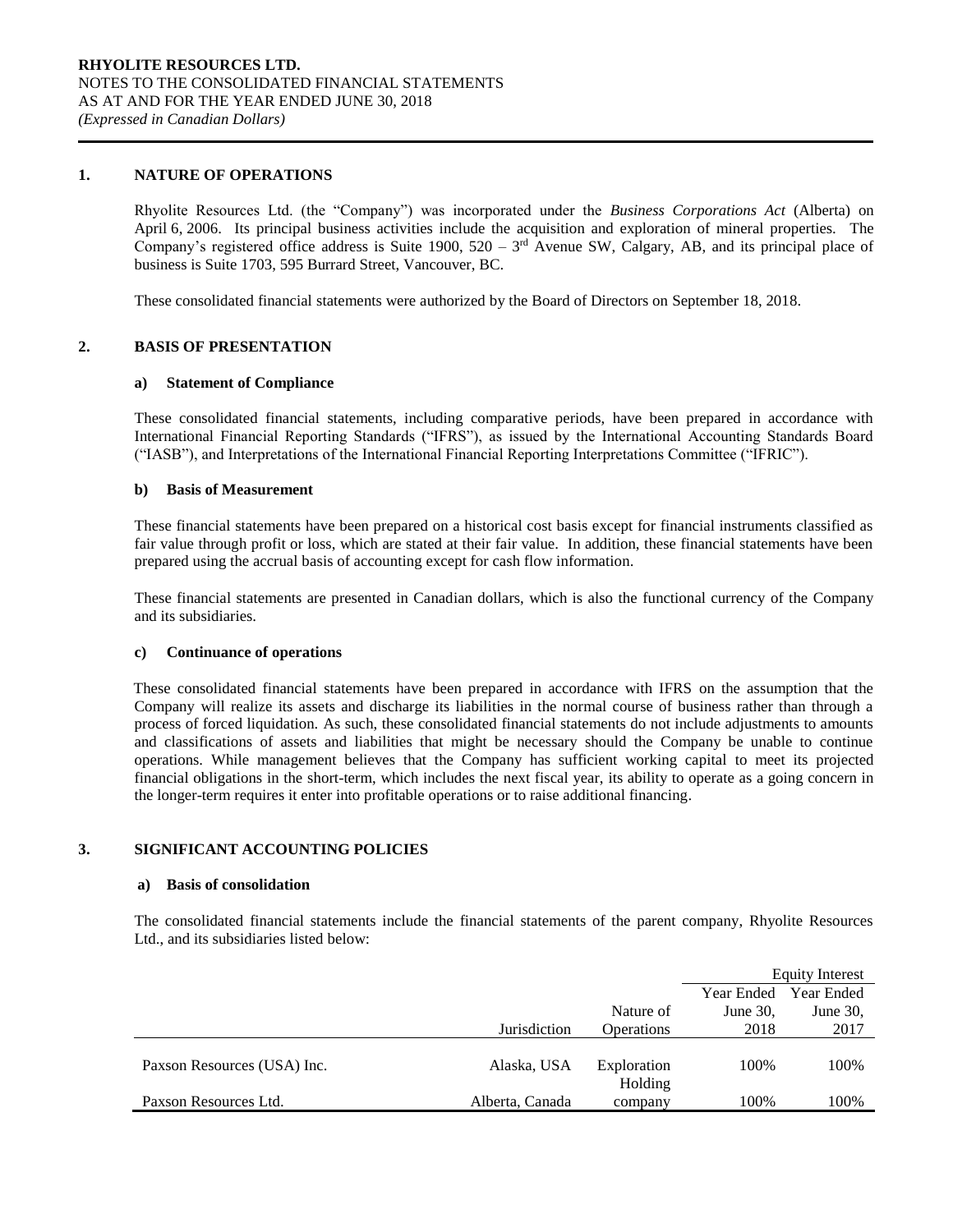#### **a) Basis of consolidation** (cont'd…)

The financial statements of the subsidiaries are included in the consolidated financial statements from the date that control commences until the date that control ceases. All inter-company balances and transactions have been eliminated.

#### **b) Financial instruments**

Financial instruments consist of financial assets and financial liabilities and are initially recognized at fair value net of transaction costs, if applicable. Measurement in subsequent periods depends on whether the financial instrument has been classified as "fair value through profit or loss", "loans and receivables", "available-for-sale", "held-to-maturity", or "financial liabilities measured at amortized cost" as follows:

#### *i. Financial assets*

Financial assets held by the Company include cash and amounts receivable. Cash is measured at fair value through profit or loss and amounts receivable are classified as loans and receivables, which are recorded at amortized cost less any impairment. Changes to fair value subsequent to initial recognition are recorded in net income for the period in which they occur.

#### *ii. Impairment of financial assets*

A financial asset is assessed at each reporting date to determine whether there is any objective evidence that it is impaired. A financial asset is considered to be impaired if objective evidence indicates that one or more events have had a negative effect on the fair value or estimated future cash flows of an asset. An impairment loss in respect of a financial asset measured at amortized cost is calculated as the difference between its carrying amount and the present value of the estimated future cash flows discounted at the original effective interest rate.

All impairment losses are recognized in profit or loss. An impairment loss is reversed if the reversal can be related objectively to an event occurring after the impairment loss was recognized.

#### *iii. Financial liabilities*

Financial liabilities comprise accounts payable and accrued liabilities. These instruments are classified as financial liabilities measured at amortized cost using the effective interest rate method. Under this classification, all cash flows from these instruments are discounted, where material, to their present value. Over time, this present value is accreted to the future value of remaining cash flows, and this accretion is recorded as interest expense.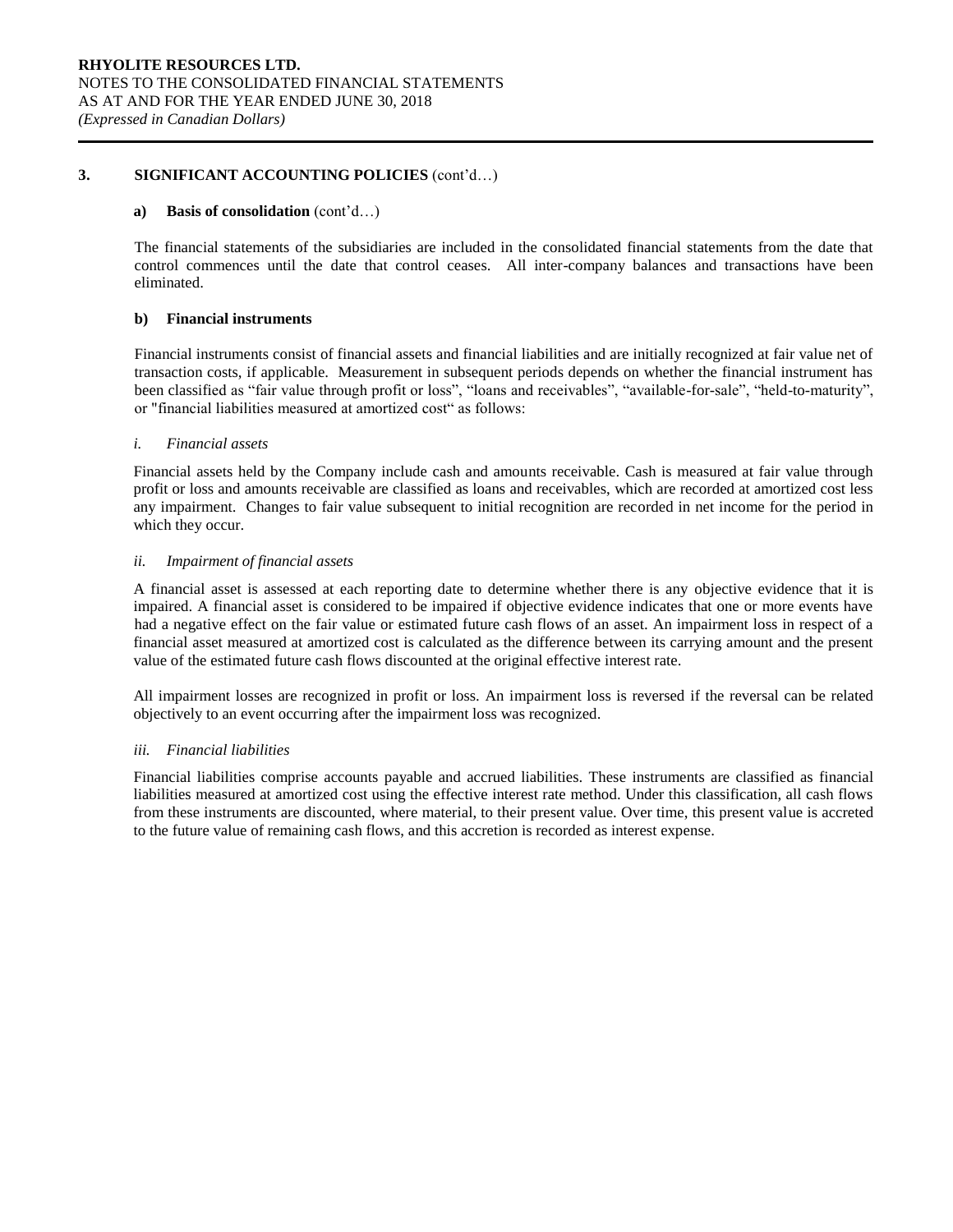#### **c) Mineral properties and exploration and evaluation and expenses**

Acquisition costs for mineral properties, net of recoveries, are capitalized on a property-by-property basis. Acquisition costs include staking costs as well as the value of cash or share consideration paid for mineral properties. Exploration and evaluation expenses which may include annual claim maintenance fees as well as costs for drilling and technical and metallurgical evaluation are recorded as an exploration and evaluation expense as incurred.

The Company assesses mineral properties for impairment when facts and circumstances suggest that the carrying amount of an asset may exceed its recoverable amount.

#### *Impairment of mineral properties*

The carrying amounts of mineral properties are reviewed for impairment whenever facts and circumstances suggest that the carrying amounts may not be recoverable. If there are indicators of impairment, the recoverable amount of the asset is estimated in order to determine the extent of any impairment. The recoverable amount of an asset is determined as the higher of its fair value less cost to sell and its value in use. An impairment loss exists if the asset's carrying amount exceeds the recoverable amount and is recorded as an expense when identified. Where the asset does not generate cash flows that are independent from other assets, the recoverable amount of the property to which the asset belongs is determined.

Value in use is determined as the present value of the future cash flows expected to be derived from an asset or property. The estimated future cash flows are discounted to their present value using a pre-tax discount rate that reflects current market assessments of the time value of money and the risks specific to the asset for which estimates of future cash flows have not been adjusted. Fair value less cost to sell is the amount obtainable from the sale of an asset or property in an arm's length transaction between knowledgeable, willing parties, less the costs of disposal. For mineral properties, fair value less cost to sell is often estimated using a discounted cash flow approach as fair values from active markets or binding sale agreements are not readily available. Estimated future cash flows are calculated using estimated future prices, mineral reserves and resources, operating and capital costs. All assumptions used are those that an independent market participant would consider appropriate.

Impairments on mineral properties may be reversed in subsequent periods. When a reversal of impairment is recorded, the carrying value of the asset is increased to its recoverable amount which cannot exceed the carrying amount of the asset that would have existed had no impairment been recognized in prior periods. Any reversal of impairment is recognized as a component of profit or loss when identified.

#### **d) Income taxes**

Income tax expense comprises current and deferred tax and is recognized in profit or loss except to the extent that it relates to items recognized directly in equity, in which case it is recognized in equity.

Current tax expense is based on the results of operations for the period as adjusted for items that are not taxable or not deductible. Current tax is calculated using tax rates and laws that were enacted or substantively enacted at the end of the reporting period. Provisions are established where appropriate on the basis of amounts expected to be paid to tax authorities.

Deferred tax is recognized using the liability method, providing for temporary differences arising between the carrying amounts of assets and liabilities for financial reporting purposes and the amounts used for taxation purposes. Deferred tax is calculated using tax rates and laws that have been enacted or substantively enacted at the end of the reporting period, and which are expected to apply when the related deferred tax asset is realized or the deferred tax liability is settled.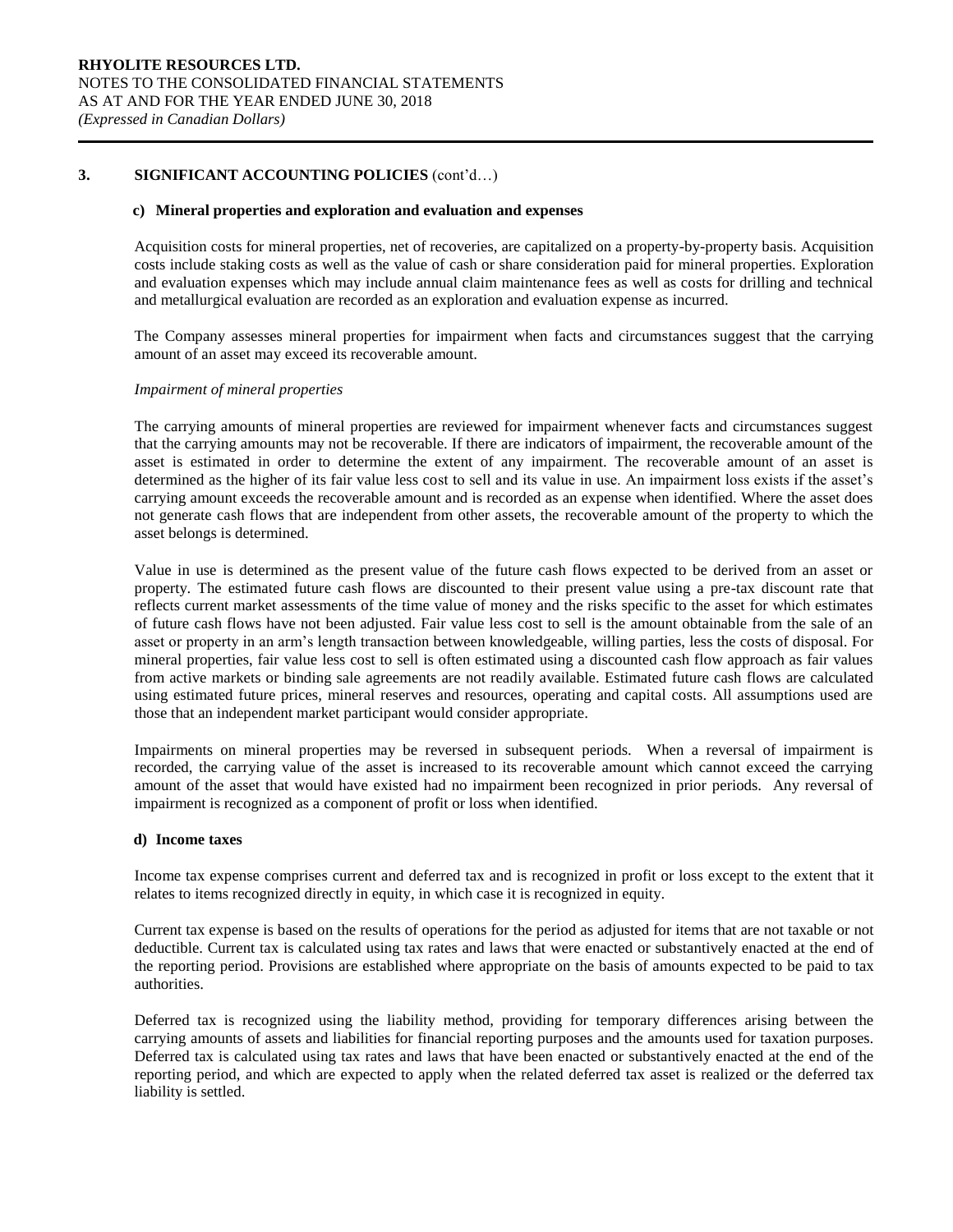#### **d) Income taxes (cont'd…)**

Deferred tax assets are recognized to the extent that it is probable that future taxable income will be available against which the temporary differences can be utilized. The carrying amount of deferred tax assets is reviewed at each reporting date and reduced to the extent that it is no longer probable that sufficient future taxable profit will be available to allow all or part of the deferred tax asset to be utilized. Unrecognized deferred tax assets are reassessed at each reporting date and are recognized to the extent that it has become probable that future taxable profit will allow the deferred tax asset to be recovered.

The effect of a change in enacted or substantively enacted income tax rates on deferred income tax assets and liabilities is recognized in profit or loss in the period that the change occurs unless the original entry was recorded to equity.

#### **e) Share capital**

Financial instruments issued by the Company are classified as equity only to the extent that they do not meet the definition of a financial liability or financial asset. Common shares are classified as equity. Transaction costs directly attributable to the issue of common shares and share options are recognized as a deduction from equity, net of any tax effects.

The Company has adopted a residual value method with respect to the measurement of shares and warrants issued as private placement units. The residual value method first allocates value to the more easily measurable component based on fair value and then the residual value, if any, to the less easily measurable component. The Company considers the fair value of common shares issued in a private placement to be the more easily measurable component and the common shares are valued at their fair value, as determined by the closing quoted bid price on the issue date. The balance, if any, is allocated to the attached warrants. Any value attributed to the warrants is recorded as equity reserves.

#### **f) Foreign currency translation**

The functional currency is the currency of the primary economic environment in which an entity operates and may differ from the currency in which the entity enters transactions. Transactions in currencies other than the functional currency are translated to the functional currency at exchange rates prevailing on the dates of the transactions. Monetary assets and liabilities that are denominated in currencies other than the functional currency are translated to the functional currency using the exchange rate prevailing on the date of the statement of financial position while nonmonetary assets and liabilities are translated at historical rates.

Exchange gains and losses arising from the translation of foreign currency-denominated transactions or balances are recorded as a component of net loss in the period in which they occur.

#### **g) (Loss) earnings per share**

Basic (loss) earnings per share is computed by dividing the net loss or income applicable to common shares of the Company by the weighted average number of common shares outstanding for the relevant period.

Diluted (loss) earnings per share is determined by adjusting the earnings or loss attributable to common shareholders and the weighted average number of common shares outstanding for the effects of dilutive instruments, which includes stock options and common share purchase warrants, as if their dilutive effect was at the beginning of the period. The calculation of the diluted number of common shares assumes that proceeds received from the exercise of "in-the-money" stock options and common share purchase warrants are used to purchase common shares of the Company at their average market price for the period.

In periods that the Company reports a net loss, per share amounts are not presented on a diluted basis as the result would be anti-dilutive.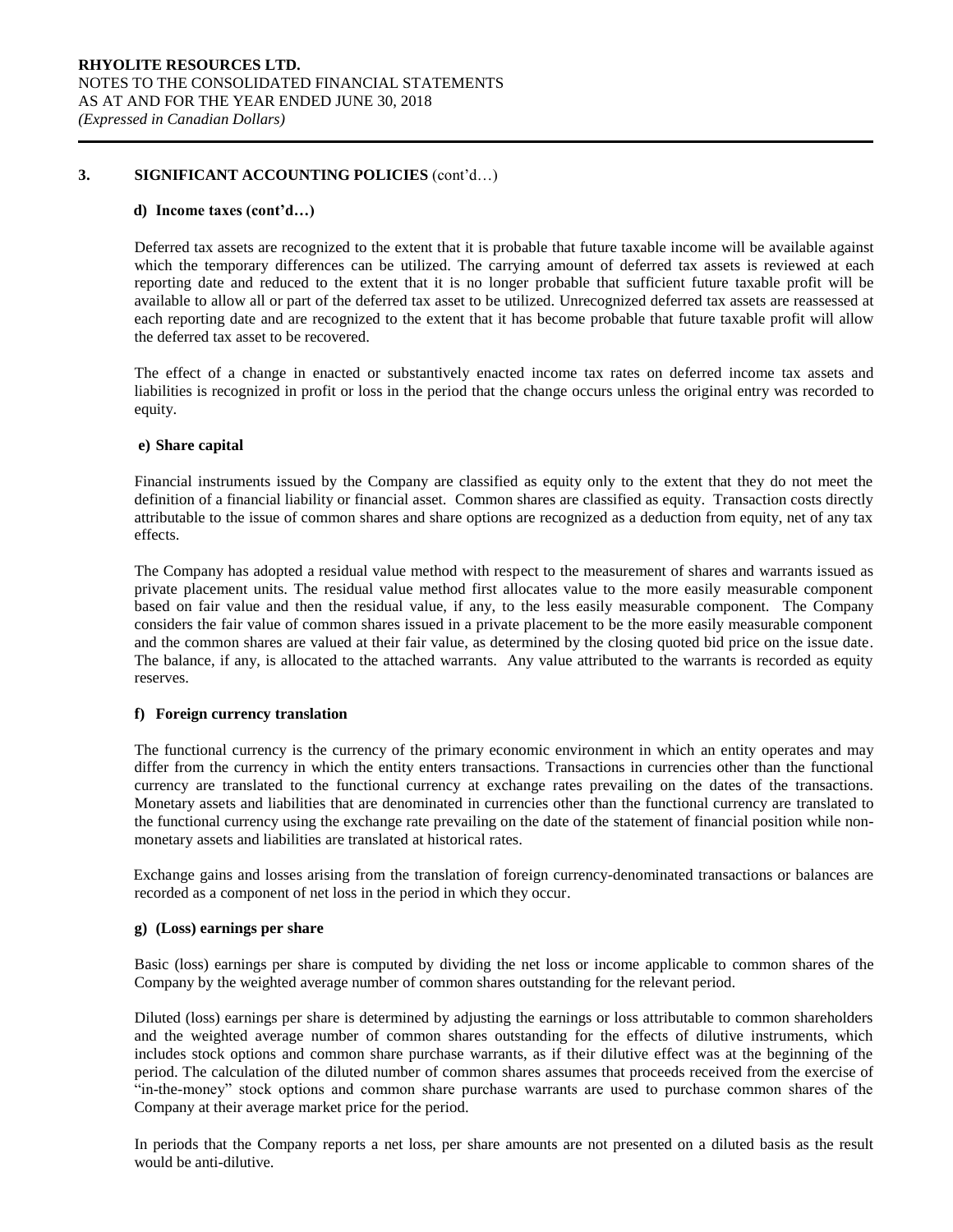#### **h) Share-based compensation**

The Company may grant stock options to acquire common shares of the Company to directors, officers, employees and consultants. An individual is classified as an employee when the individual is an employee for legal or tax purposes, or provides services similar to those performed by an employee.

Stock options granted to directors, officers and employees are measured at their fair values determined on their grant date, using the Black-Scholes option pricing model, and are recognized as an expense over the vesting periods of the options. Options granted to consultants or other non-insiders are measured at the fair value of goods or services received from these parties, or at their Black-Scholes fair values if the fair value of goods or services received cannot be measured. A corresponding increase is recorded to equity reserves for share-based compensation recorded.

When stock options are exercised, the cash proceeds along with the related amount previously recorded as equity reserves are recorded as share capital. When the right to receive options is forfeited before the options have vested, any expense previously recorded is reversed.

#### **i) Reclamation provision**

The Company recognizes a provision for environmental reclamation of its mineral properties in the period in which the Company becomes legally or constructively liable for future reclamation expenditures. The reclamation provision is initially measured as the present value of future expected reclamation cash flows, discounted using the risk-free interest rate prevailing at the time the liability is incurred, and a corresponding amount is recorded in the carrying value of the related mineral property.

Subsequent to initial measurement, the provision is re-measured using the risk-free interest rate prevailing on each reporting date. Changes to the carrying value of the provision for changes to the discount rate, or for changes to the timing and amount of expected future reclamation cash flows are recorded as an adjustment to the carrying value of the related mineral property. Changes to the carrying value of the provision from the accretion of its discounted value are recorded as a financing expense.

As at June 30, 2018 and 2017, the Company has no known environmental reclamation commitments.

#### **Judgments, estimates and measurement uncertainty**

The preparation of these consolidated financial statements requires management to make estimates and assumptions that affect the measurements of assets, liabilities, revenues, expenses and certain disclosures reported in these financial statements. Although these estimates are based on management's expectations for the likely outcome, timing and amounts of events or transactions, actual results may differ from these expectations and the corresponding amounts and disclosures reported in these financial statements.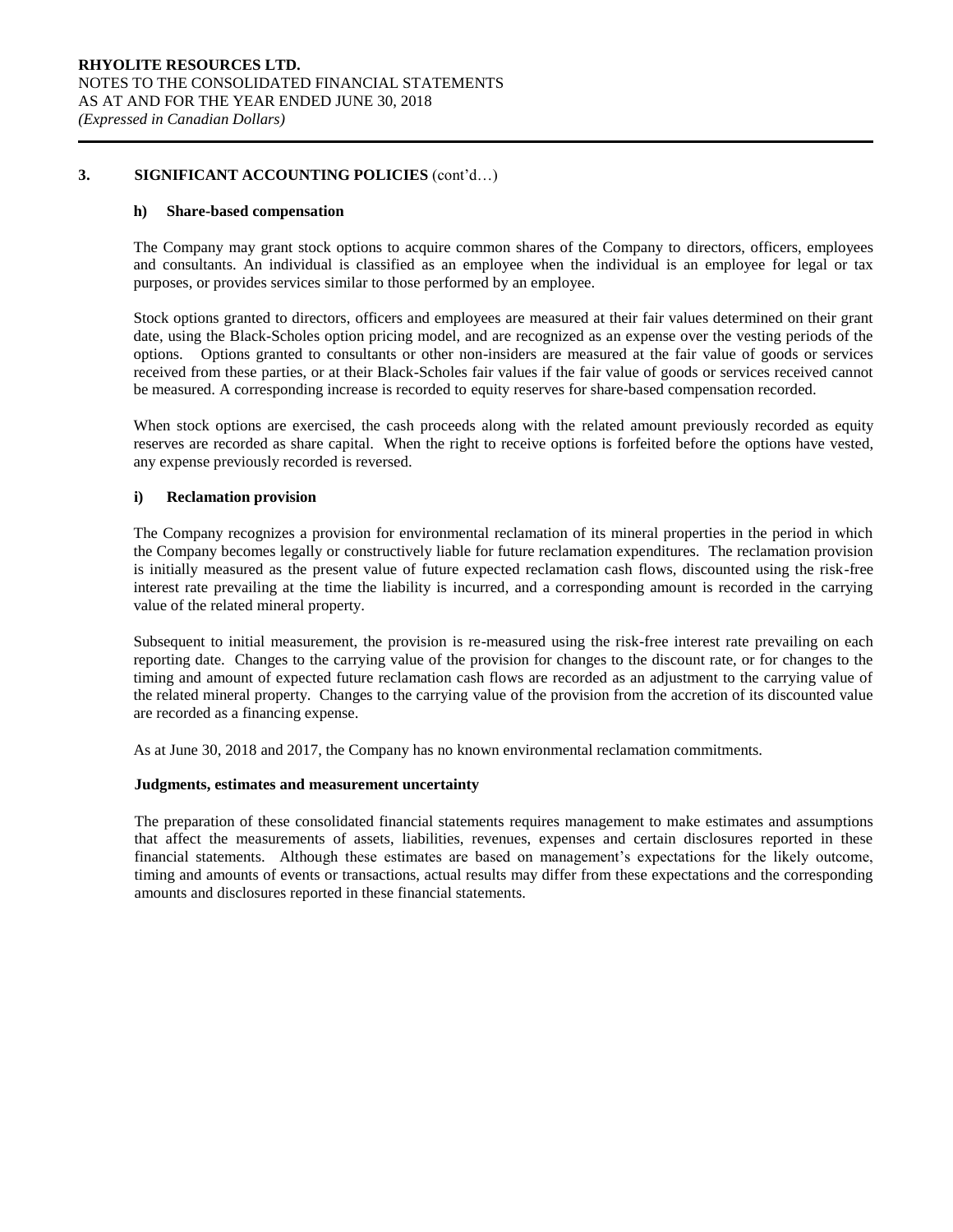#### **Judgments, estimates and measurement uncertainty** (cont'd…)

Areas where management is required to make significant estimations or where measurements are uncertain are as follows:

#### *i. Carrying value of mineral properties*

The carrying value of mineral properties, including any impairments required, is based on various judgments and estimates such as the potential technical and commercial feasibility of these properties, as well as management's expectation for the likely outcome of a property, which itself is dependent on factors such as availability of financing, obtaining regulatory approvals to explore or develop the properties, and participation in the property by an operating management team.

Should evidence arise to indicate that there are no economically-viable reserves on the mineral property or should the Company no longer have the intention, resources, requisite approvals to maintain, explore, develop or otherwise realize value from a mineral property, impairments may be recognized. If impairment factors which result in an impairment being recorded become favourable, a reversal on impairment may occur.

#### *ii. Reclamation provision*

The Company records a reclamation provision for the discounted present value of expected future expenditures, if any, required to environmentally reclaim its mineral properties. The measurement of this provision, if one exists, is based on estimates for the amounts and timing of future cash flows. Differences between actual cash flows and those estimated could result in the reclamation provision being over or understated.

#### *iii. Fair valuation of stock options*

Management uses the Black-Scholes option pricing model to determine the fair value of employee stock options. This model requires assumptions regarding the expected future price volatility of the Company's common shares, expected life of options, future risk-free interest rates and the dividend yield of the Company's common shares. Consequently, there is significant measurement uncertainty in the stock-based compensation expense reported.

#### *iv. Income taxes*

Tax provisions are recognized to the extent that it is probable that there will be a future outflow of funds to a taxation authority. Such provisions often require judgment on the treatment of certain taxation matters that may not have been reported to or assessed by the taxation authority at the date of these financial statements. Differences in judgment by the taxation authority could result in changes to actual taxes payable by the Company.

Deferred tax assets are recognized to the extent that it is probable that certain taxable losses or deferred expenditures will be utilized by the Company to reduce future taxes payable. The amount of deferred tax assets recognized, if any, is based on objective evidence that the Company will generate sufficient future taxable income to utilize these deferred assets, as well as the expected future tax rates that will apply to these assets. Changes to the Company's ability to generate sufficient taxable income or changes to enacted tax rates could result in the write-down of deferred tax assets, or the recognition of new deferred tax assets.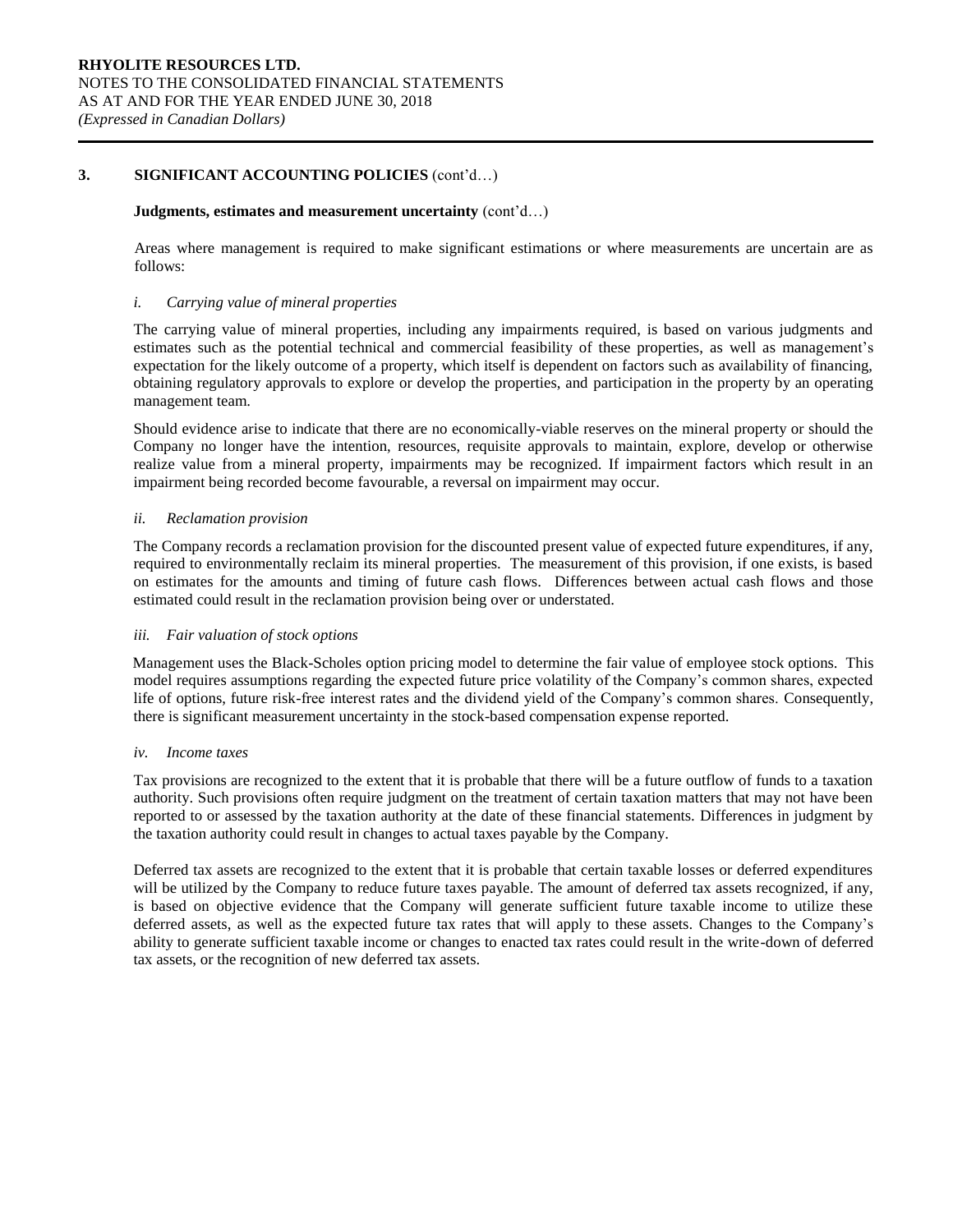#### **Future changes in accounting policies**

Certain new accounting standards and interpretations have been published that are not mandatory for the June 30, 2018 reporting period. These standards are not expected to have a significant impact on the Company's financial statements:

#### *i. IFRS 9, Financial Instruments*

The IASB intends to replace IAS 39 – "Financial Instruments: Recognition and Measurement" in its entirety with IFRS 9 in three main phases. IFRS 9 will be the new standard for the financial reporting of financial instruments that is principles-based and less complex than IAS 39. IFRS 9 requires that all financial assets be measured at amortized cost or at fair value based on the Company's business model for managing financial assets and the contractual cash flow characteristics of the financial assets. Financial liabilities are measured at amortized cost except for financial liabilities classified as at fair value through profit or loss, financial guarantees and certain other exceptions. IFRS 9 can currently be adopted voluntarily, but is mandatory for years beginning on or after January 1, 2018.

#### *ii. IFRS 16, Leases*

In January 2016, the IASB issued IFRS 16 Leases which replaces the previous leases standard, IAS 17 Leases. IFRS 16 eliminates the classification of leases as either operating leases or finance leases as is required by IAS 17 and, instead, introduces a single lessee accounting model. Lessors continue to classify leases as operating leases or finance leases, and account for those two types of leases differently. IFRS 16 is effective for periods beginning on or after January 1, 2019.

#### **4. MINERAL PROPERTIES AND EXPLORATION AND EVALUATION EXPENSES**

#### **Paxson Gold Property, Alaska, U.S.**

The Company holds mineral claims acquired through an internal staking program, in the Paxson Gold Property located in the eastern Alaska Range, southwest of Tok, Alaska. As of June 30, 2018, the Company has incurred cumulative staking costs of \$44,615 (June 30, 2017 - \$44,615) in acquiring these claims.

Exploration expenses on the Company's mineral properties are as follows:

|                                             | <b>Year Ended</b><br><b>June 30, 2018</b> |    | <b>Year Ended</b><br>June 30, 2017 |  |
|---------------------------------------------|-------------------------------------------|----|------------------------------------|--|
| <b>Exploration and evaluation expenses:</b> |                                           |    |                                    |  |
| Permit and filing fees                      | \$<br>9,612                               | S  | 13,445                             |  |
| Field expenses                              | 1,118                                     |    | 3,352                              |  |
| Management fees                             | 734                                       |    | 13,206                             |  |
| Geological expenses                         | ٠                                         |    | 7,609                              |  |
| Accommodation and meals                     |                                           |    | 2,009                              |  |
|                                             | \$<br>11.464                              | \$ | 39,621                             |  |

Title to mineral properties may be based on uncertain conveyance histories and therefore involves a certain inherent risk that title to the Company's mineral properties may be contested. The Company has investigated title to all of its mineral properties and, to the best of its knowledge, title to all of its properties is in good standing. Further, the Company has not been notified of any challenge to the validity of its claims.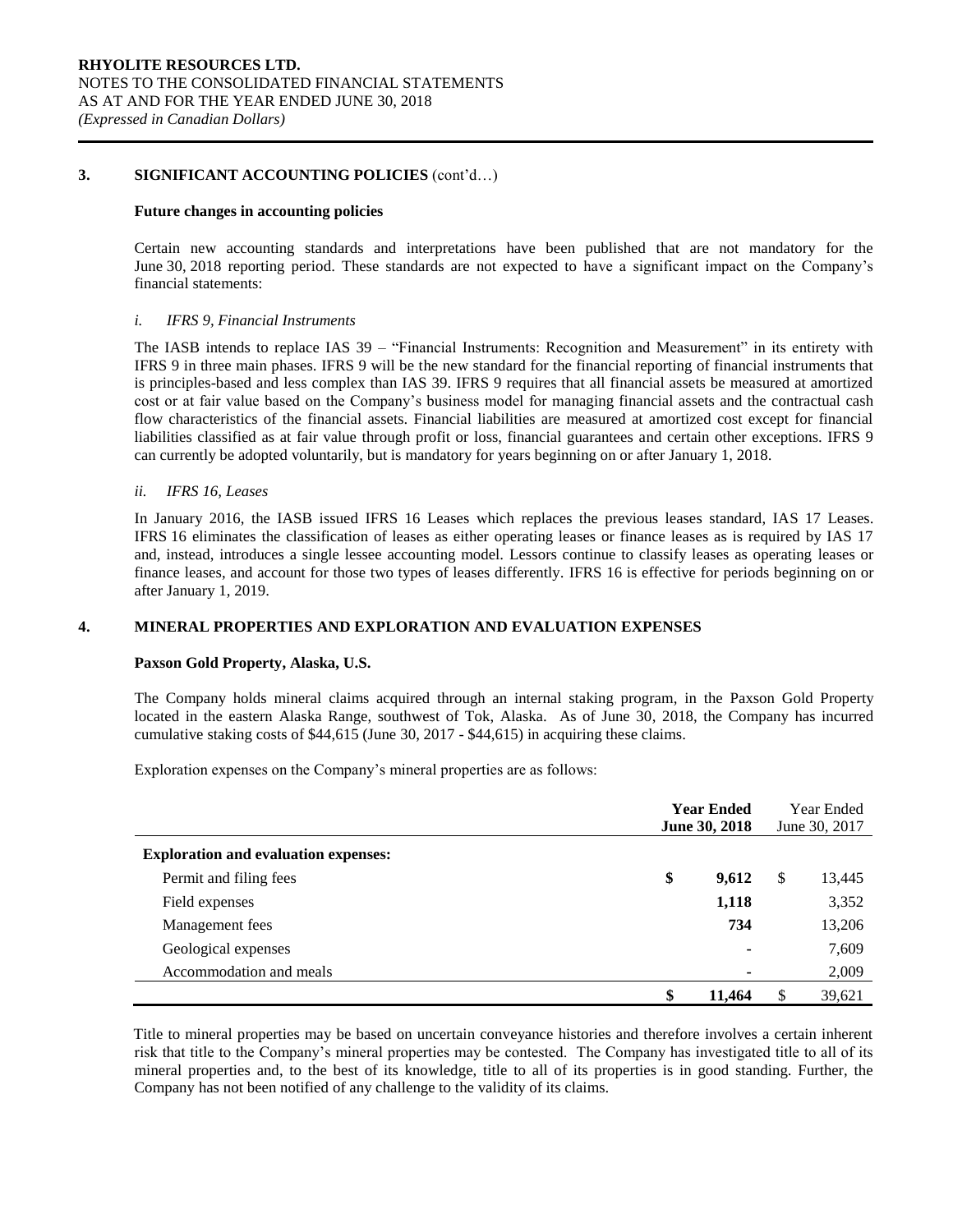#### **5. AMOUNTS RECEIVABLE**

Amounts receivable arise from amounts owed by the Canada Revenue Agency for refundable sales taxes paid by the Company.

#### **6. ACCOUNTS PAYABLE AND ACCRUED LIABILITIES**

Accounts payable and accrued liabilities relate to amounts owing for management, consulting and other professional services. All payables and accrued liabilities for the Company fall due within the next 12 months.

#### **7. SHAREHOLDERS' EQUITY**

#### **Authorized share capital**

Unlimited common shares, without par value. Unlimited preferred shares issuable in series, without par value.

No preferred shares were issued and outstanding during the years ended June 30, 2018 or 2017, and changes to the number of common shares outstanding are as follows:

|                                                | <b>Number</b><br>of Shares | <b>Assigned</b><br>Value |
|------------------------------------------------|----------------------------|--------------------------|
| Outstanding, June 30, 2016                     | 27,491,450                 | 3,584,781                |
| Private placement, net of share issuance costs | 16,000,000                 | 1,280,716                |
| Outstanding, June 30, 2017                     | 43,491,450                 | 4,865,497                |
| Shares issued on warrant exercise              | 46.250                     | 11,273                   |
| Share issuance costs                           |                            | (25,966)                 |
| Outstanding, June 30, 2018                     | 43,537,700                 | 4,850,804                |

#### **Private placement**

On March 27, 2017, the Company completed a brokered private placement of 16,000,000 units ("Units") at a price of \$0.10 per unit for gross proceeds of \$1,600,000. Each Unit consisted of one common share ("Unit Share") and a onehalf share purchase warrant ("Unit Warrant"). Each full Unit Warrant entitles the holder to acquire one additional common share of the Company at a price of \$0.15 per share on or before March 27, 2019. All proceeds from the private placement, net of share issuance costs, is attributed to the Unit Shares, with no value being attributed to the Unit Warrants.

Issuance costs incurred to complete the private placement included \$217,753 in cash costs for agent's commissions, stock exchange fees, legal fees and administrative fees, of which \$25,966 was incurred in the year ended June 30, 2018 and \$191,787 was incurred in the year ended June 30, 2017. In addition to cash costs, the Company issued 1,360,000 additional warrants (the "Agent's Warrants") with a fair value of \$127,497 to the agent who facilitated the private placement.

On October 31, 2017, the Company issued 21,250 common shares on the exercise of Agent's Warrants, and on November 29, 2017 an additional 25,000 Agent's Warrants were exercised. The combined proceeds from these issuances was \$6,938 and an additional \$4,335 was reclassified from equity reserves to share capital for the original fair value attributed to the exercised Agent's warrants.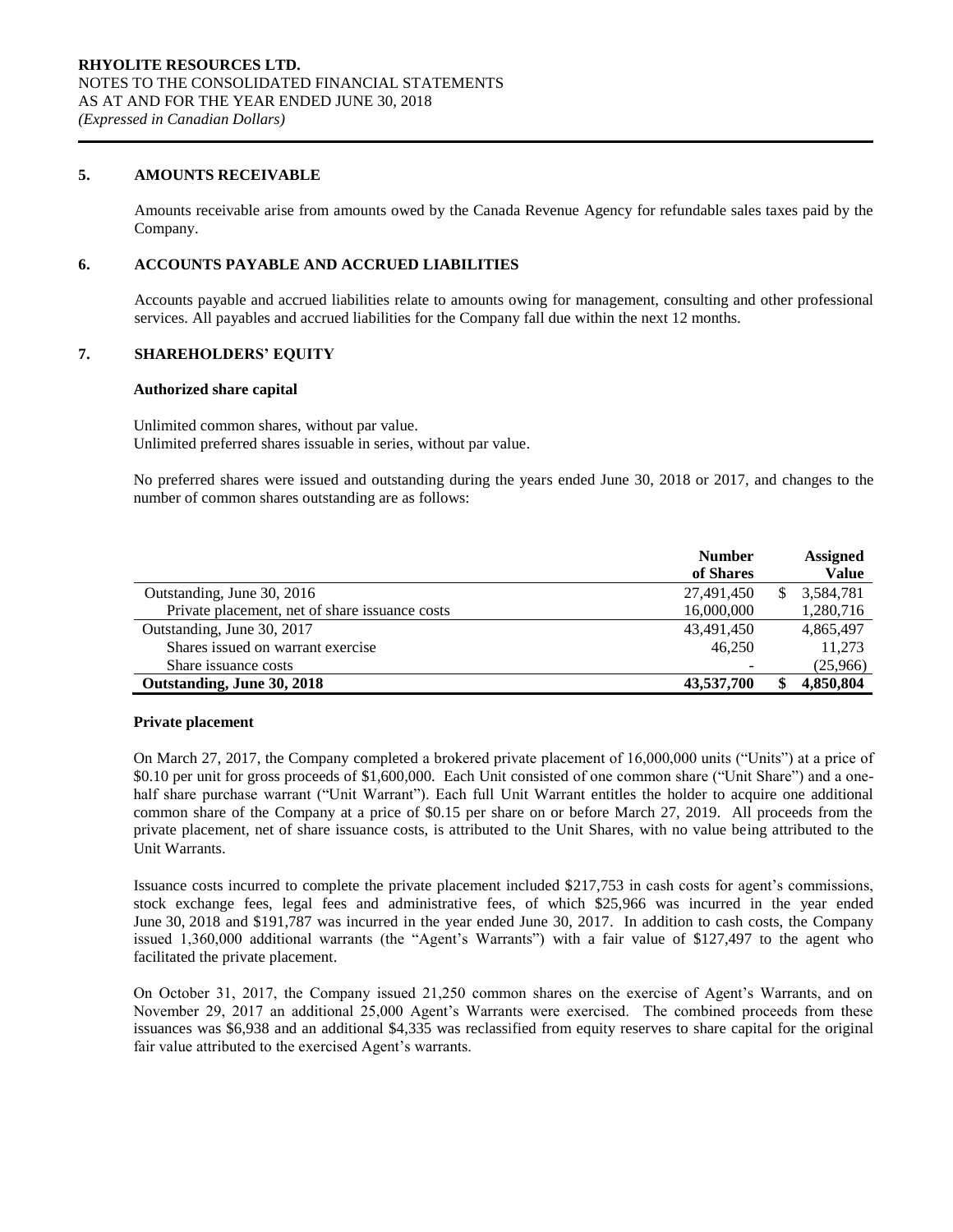#### **7. SHAREHOLDERS' EQUITY** (cont'd…)

#### **Stock options**

The Company adopted an incentive stock option plan (the "Option Plan") which provides that the Board of Directors of the Company may from time to time, in its discretion, and in accordance with the Exchange requirements, grant to directors, officers, employees and technical consultants to the Company, non-transferable options to purchase common shares, provided that the number of common shares reserved for issuance will not exceed 10% of the issued and outstanding common shares. Such options will be exercisable for a period of up to 5 years from the date of grant. Vesting terms are determined by the Board of Directors at the time of grant.

Stock option transactions for the years ended June 30, 2018 and 2017 are summarized as follows:

|                                     |               | Weighted        |
|-------------------------------------|---------------|-----------------|
|                                     |               | Average         |
|                                     | <b>Number</b> | <b>Exercise</b> |
|                                     | of Options    | Price           |
| Outstanding, June 30, 2016          | 475,000       | 0.15            |
| Expired                             | (25,000)      | 0.15            |
| Outstanding, June 30, 2017 and 2018 | 450,000       | 0.15            |

The following incentive stock options were outstanding and exercisable at June 30, 2018:

|                    |                       | Number of      | Number of          |
|--------------------|-----------------------|----------------|--------------------|
|                    |                       | <b>Options</b> | <b>Options</b>     |
| <b>Expiry Date</b> | <b>Exercise Price</b> | Outstanding    | <b>Exercisable</b> |
| May 16, 2021       | 0.15                  | 450,000        | 450,000            |

#### **Warrants**

The Company may grant warrants on a stand-alone basis, to agents or brokers as compensation for facilitating certain financings. Alternatively, warrants may be included with the Company's shares as a component of share units issued for financing.

Warrant transactions for the years ended June 30, 2018 and 2017 are summarized as follows:

|                            | <b>Number</b><br>of Warrants |    | Weighted<br>Average<br><b>Exercise</b><br>Price |   | <b>Assigned Fair</b><br>Value per<br>Warrant |
|----------------------------|------------------------------|----|-------------------------------------------------|---|----------------------------------------------|
| Outstanding, June 2016     |                              | S  | -                                               | S |                                              |
| Unit Warrants issued       | 8,000,000                    |    | 0.15                                            |   | $\overline{\phantom{0}}$                     |
| Agent's Warrants issued    | 1,360,000                    |    | 0.15                                            |   | 0.09                                         |
| Outstanding, June 30, 2017 | 9,360,000                    |    | 0.15                                            |   | 0.01                                         |
| Agent's Warrants exercised | (46,250)                     |    | 0.15                                            |   | 0.09                                         |
| Outstanding, June 30, 2018 | 9,313,750                    | \$ | 0.15                                            |   | 0.01                                         |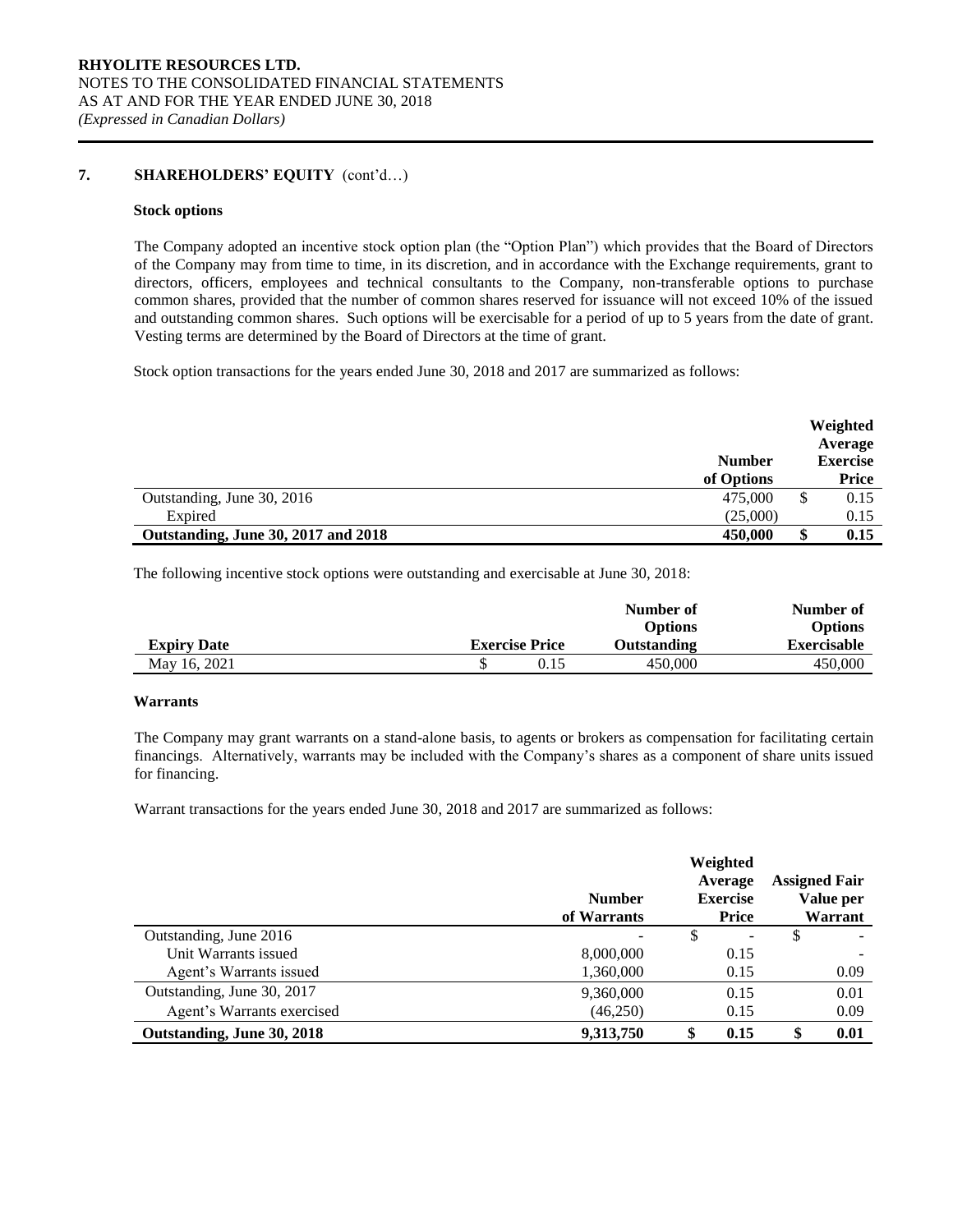#### **7. SHAREHOLDERS' EQUITY** (cont'd…)

#### **Warrants** (cont'd…)

The fair value of the Agent's Warrants is calculated using the Black-Scholes option pricing model. The weighted average assumptions used in the pricing model for Agent's Warrants are as follows:

|                                 | <b>Year Ended</b>    | Year Ended    |
|---------------------------------|----------------------|---------------|
|                                 | <b>June 30, 2018</b> | June 30, 2017 |
| Risk-free interest rate         | N/A                  | 0.73%         |
| Dividend yield                  | N/A                  |               |
| Expected stock price volatility | N/A                  | 94%           |
| Expected forfeiture rate        | N/A                  |               |
| Expected life                   | N/A                  | 2 years       |

The following warrants were outstanding and exercisable at June 30, 2018:

|                    |                       | Number of<br><b>Warrants</b> |
|--------------------|-----------------------|------------------------------|
| <b>Expiry date</b> | <b>Exercise Price</b> | Outstanding                  |
| March 27, 2019     | \$ 0.15               | 9,313,750                    |

#### **Per share amounts**

Weighted average per share amounts for the years ended June 30, 2018 and 2017 are calculated as follows:

|                                                       |            | <b>Year Ended</b><br><b>June 30, 2018</b> |            | <b>Year Ended</b><br>June 30, 2017 |
|-------------------------------------------------------|------------|-------------------------------------------|------------|------------------------------------|
| Numerator<br>Loss                                     | \$         | (76,170)                                  |            | (124.459)                          |
| Denominator                                           |            |                                           |            |                                    |
| Weighted average number of common shares outstanding, |            |                                           |            |                                    |
| basic and diluted                                     | 43,520,128 |                                           | 31,655,834 |                                    |
| Loss per common share, basic and diluted              |            | (0.00)                                    |            | (0.00)                             |

Diluted weighted average number of common shares outstanding for the years ended June 30, 2018 and 2017 exclude the impact of stock options and warrants outstanding as their inclusion is anti-dilutive in periods when a loss is incurred.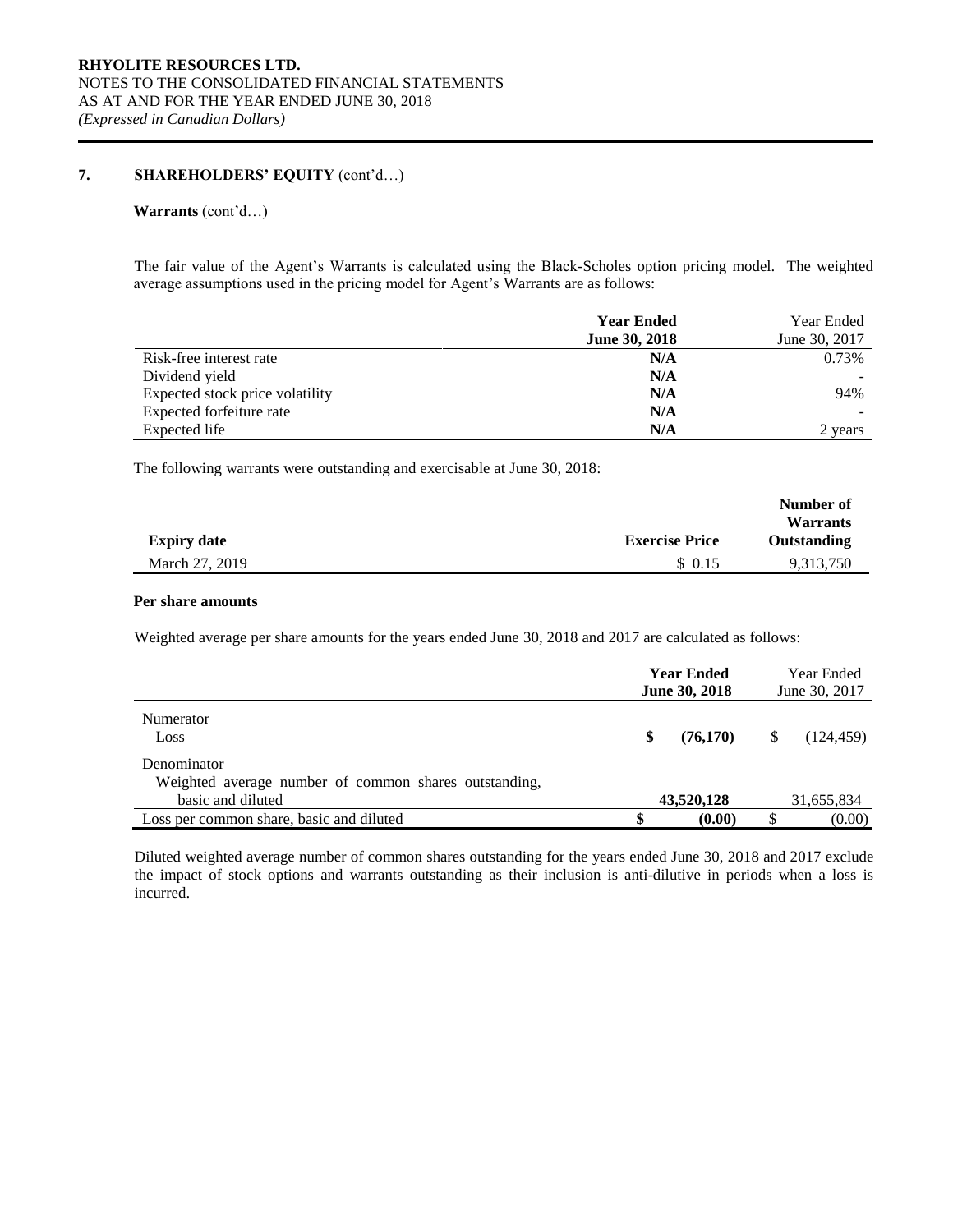#### **8. RELATED PARTY TRANSACTIONS**

The Company is party to a corporate service agreement with Earlston Management Corp. ("Earlston"), a company that provides key management services to the Company. The Company pays Earlston a fee of \$4,000 per month and outof-pocket costs for standard management and office services. Earlston also provides occasional consulting, project management or other support services which are billed separately from the standard rate. For the year ended June 30, 2018, the expense for office administration and facilities includes \$48,000 (2017 - \$48,000) and consulting expense includes \$nil (2017 - \$4,200) for services provided by Earlston. Additionally, in the year ended June 30, 2017, the Company paid Earlston \$25,000 for services rendered in connection with a private placement, which has been included in issuance costs.

Accounts payable and accrued liabilities as at June 30, 2018 includes \$4,320 (June 30, 2017 - \$4,307) for amounts owing to Earlston.

#### **9. FINANCIAL INSTRUMENTS AND RISK MANAGEMENT**

As at June 30, 2018, the Company's financial instruments comprise cash and accounts payable and accrued liabilities. The fair values of accounts payable and accrued liabilities approximate their carrying values due to their short-term maturity. Fair values of financial instruments are classified in a fair value hierarchy based on the inputs used to determine fair values. The levels of the fair value hierarchy are as follows:

- Level 1 Unadjusted quoted prices in active markets for identical assets or liabilities;
- Level 2 Inputs other than quoted prices that are observable for the asset or liability either directly (i.e. as prices) or indirectly (i.e. derived from prices); and
- Level 3 Inputs that are not based on observable market data (unobservable inputs).

As at June 30, 2018, the fair value of cash held by the Company was based on Level 1 of the fair value hierarchy.

Risks to the Company's financial instruments and their potential impact on the Company's financial instruments are summarized below:

#### **Credit risk**

Credit risk is the risk of an unexpected loss if a customer or third party to a financial instrument fails to meet its contractual obligations. The Company's credit risk is primarily attributable to its cash. The Company limits exposure to credit risk by maintaining its cash with large financial institutions. The Company does not have cash that is invested in asset-backed commercial paper.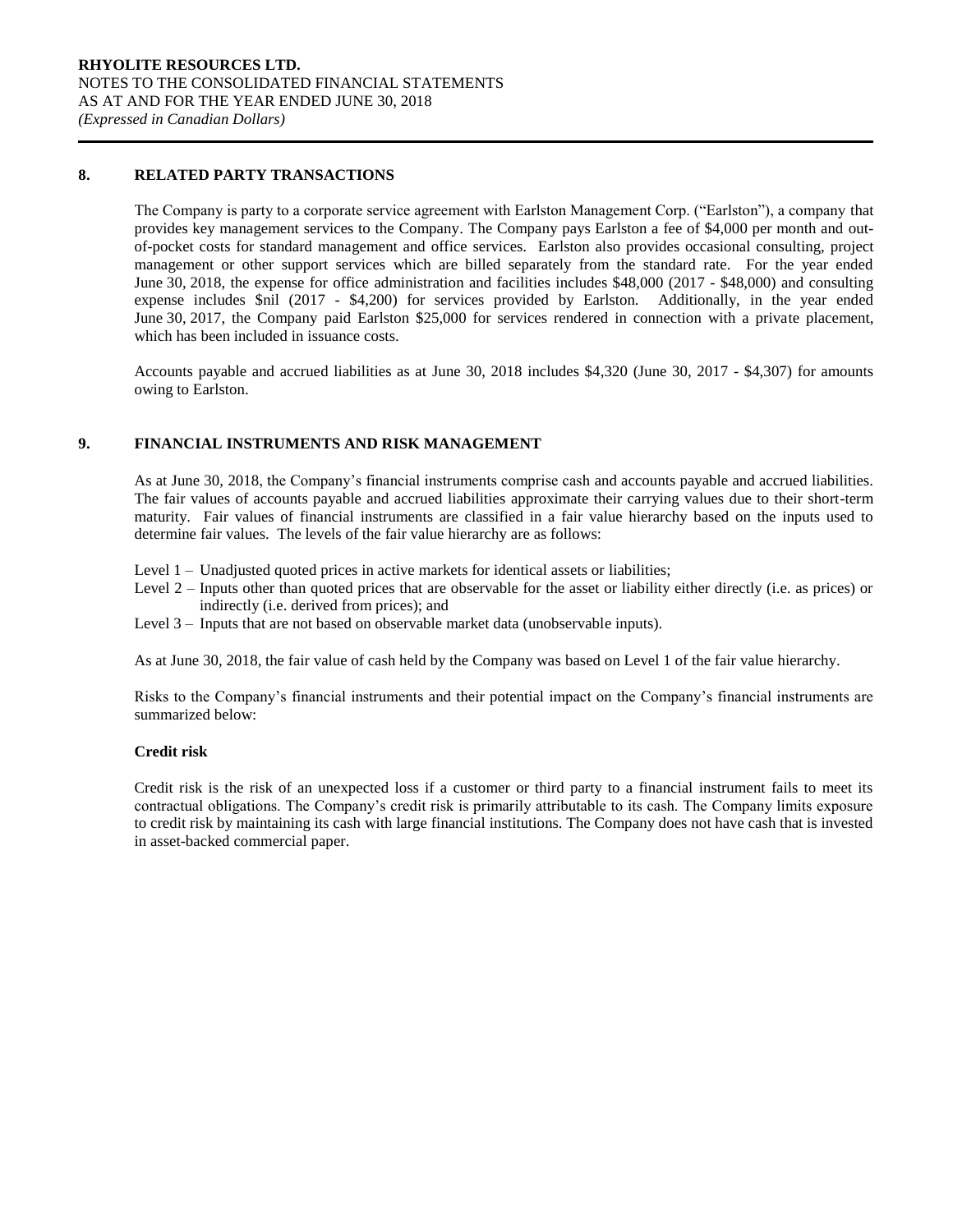#### **9. FINANCIAL INSTRUMENTS AND RISK MANAGEMENT** (cont'd…)

#### **Liquidity risk**

Liquidity risk is the risk that the Company will not be able to meet its financial obligations as they fall due. The Company ensures there is sufficient capital in order to meet short-term business requirements, after taking into account cash flows from operations and the Company's holdings of cash. The Company believes that these sources are sufficient to cover the likely short-term cash requirements, but that further funding or net income from operating activities will be required to meet long-term requirements. As at June 30, 2018, the Company had a cash balance of \$1,451,233 to settle current liabilities of \$16,488. All of the Company's financial liabilities have contractual maturities of 30 days or are due on demand and subject to normal trade terms.

#### **Market risk**

Market risk is the risk of loss that may arise from changes in market factors such as interest rates, foreign exchange rates, and commodity and equity prices.

*i. Interest rate risk* 

Interest rate risk arises from changes in market rates of interest that could adversely affect the Company. The Company currently has no interest-bearing financial instruments other than cash, so its exposure to interest rate risk is insignificant.

#### *ii. Foreign currency risk*

Foreign currency risk is the risk that is related to the fluctuation of foreign exchange rates. Altough the Company has exploration and evaluation activities in the United States and costs related to this activity are typically incurred in US dollars, the Company does not anticipate a large exploration program at this time and, as a result, is not exposed to significant foreign currency risk.

*iii. Price risk* 

The Company holds no marketable securities or non-cash assets that are classified as financial instruments and, consequently, has no exposure to the price fluctuations of such instruments.

#### **10. CAPITAL MANAGEMENT**

The Company defines its capital as its shareholders' equity. It manages its capital structure and makes adjustments to it, based on the funds available to the Company, in order to support the acquisition, exploration and development of mineral properties. The Board of Directors does not establish quantitative return on capital criteria for management, but rather relies on the expertise of the Company's management to sustain future development of the business.

The properties in which the Company currently has an interest are in the exploration stage and, as a result, the Company is dependent upon external financings to fund activities. In order to carry out planned exploration and pay for administrative costs, the Company will spend its existing working capital and will attempt to raise additional funds as needed.

Management reviews its capital management approach on an ongoing basis and believes that this approach, given the relative size of the Company, is reasonable.

The Company's capital management objectives, policies and processes have not been changed over the period presented. The Company is not subject to any externally imposed capital requirements.